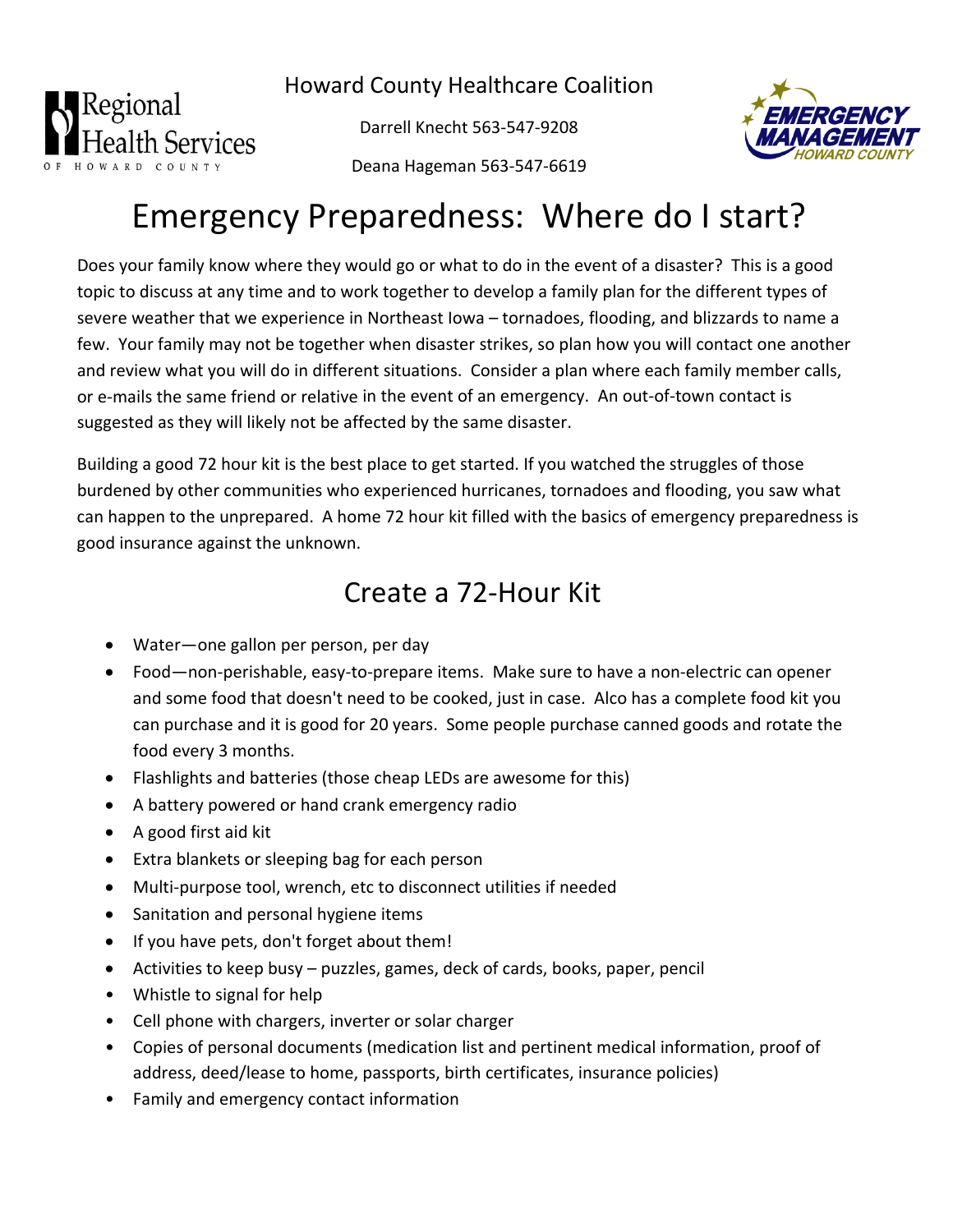A kit like this will get you through most disasters. It won't be a lavish existence but as long as your home is still standing it should keep you out of a shelter. This would be considered the bare bones of emergency preparedness and the foundation to build upon.

For a more complete kit, you may want to consider adding:

- An extra supply of any medications you may be taking and personal hygiene supplies (toothbrush and paste, soap, towels, etc)
- Dust mask or cotton t-shirt to help filter contaminated air and plastic sheeting and duct tape to shelter‐in‐place
- Moist towelettes, garbage bags and plastic ties for personal sanitation
- Wrench or pliers to turn off utilities
- Local maps
- Cash or traveler's checks and change
- Emergency reference material such as a first aid book
- Complete change of clothing including a long sleeved shirt, long pants and sturdy shoes. Consider additional clothing if you live in a cold‐weather climate.
- Household chlorine bleach and medicine dropper When diluted, nine parts water to one part bleach, bleach can be used as a disinfectant. Or in an emergency, you can use it to treat water by using 16 drops of regular household liquid bleach per gallon of water. Do not use scented, color safe or bleaches with added cleaners.
- Fire extinguisher
- Matches in a waterproof container
- Mess kits, paper cups, plates, paper towels and plastic utensils
- Baby supplies (bottles, formula, baby food, diapers)
- Two-way radios
- Extra set of car keys and house keys
- Rain gear
- Work gloves
- Extra clothing, hat and sturdy shoes
- **Scissors**

## Create a Plan

*Create a Personal Support Network***:** If you anticipate needing assistance during a disaster, ask family, friends and others to be part of your plan. Share each aspect of your emergency plan with everyone in your group, including a friend or relative in another area who would not be impacted by the same emergency who can help if necessary. Include the names and numbers of everyone in your personal support network, as well as your medical providers in your emergency supply kit. Make sure that someone in your personal support network has an extra key to your home and knows where you keep your emergency supplies. If you use a wheelchair or other medical equipment, show friends how to use these devices so they can move you if necessary and teach them how to use any lifesaving